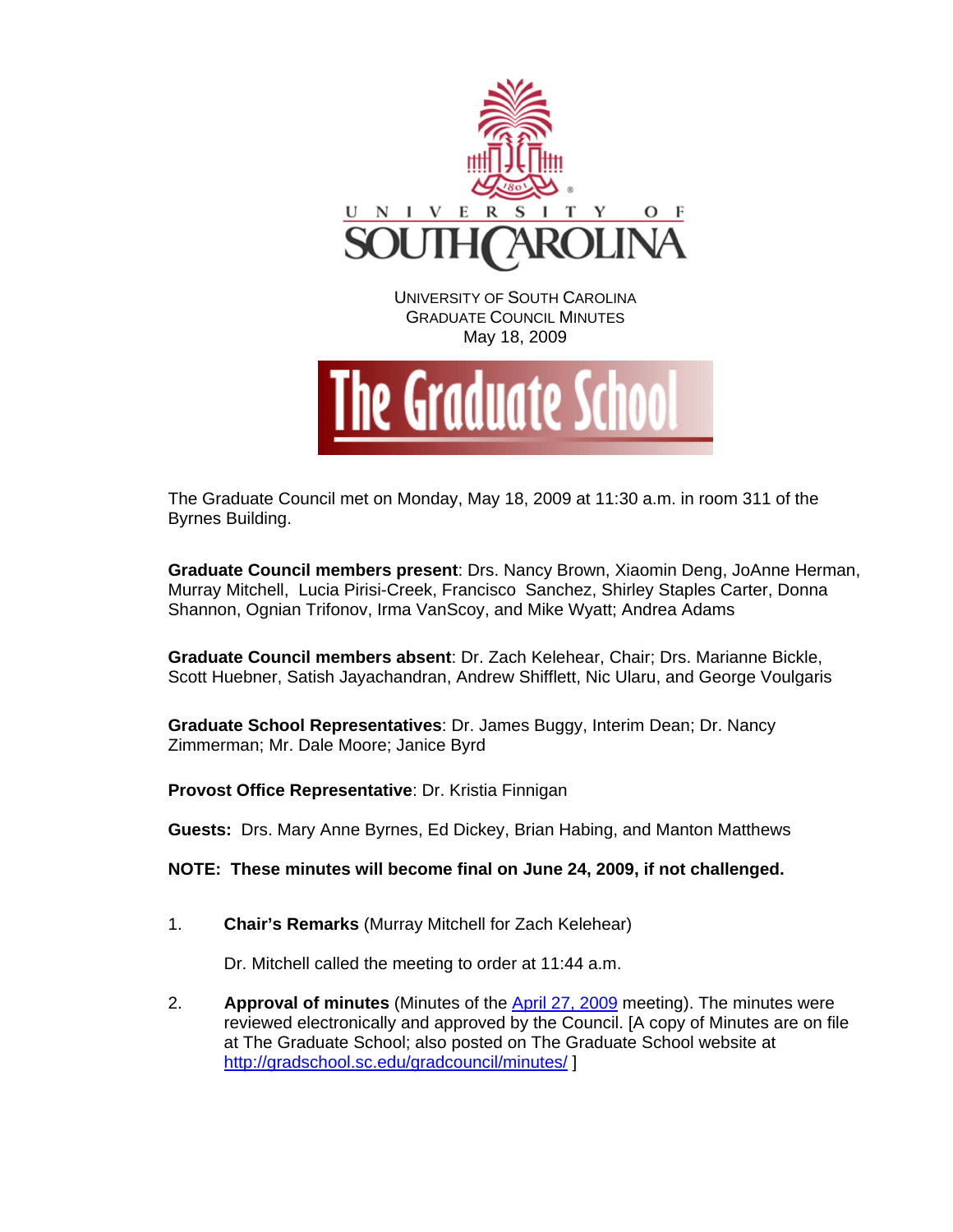3. **Report of the Academic Policy and Practices Committee** (Irma VanScoy for Zach Kelehear)

No report

- 4. **Report of the Interim Dean of The Graduate School** (James Buggy)
	- Dr. Buggy thanked the Council for their hard work on Graduate Council this year.
	- Dr. Buggy advised the Council that the Graduate Directors page on the Graduate School website has been updated to include:
		- o [Recommended Reading](http://www.gradschool.sc.edu/graddir/)
		- o [Meeting Agendas and Announcements](http://www.gradschool.sc.edu/graddir/meetannounce.htm) Dr. Buggy reviewed a posted email that was sent to Graduate Directors on [5/7/2009](http://www.gradschool.sc.edu/graddir/docs/GRADUATEBULLETINANDAPPLICATIONUPDATES.pdf) which addresses the following:
			- 1. Deadlines for additions or revisions to the graduate application including program specific supplemental is June 1, 2009.
			- 2. The process of the *Bulletin* changing from a primarily print format to a primarily web formatted document.
	- Dr. Buggy advised the Council that graduate students have formed a FEMGRAD group to address family and women's issues. Some topics they're currently discussing are policies regarding family leave and health insurance needs for graduate students.
- 5. **Report of the Associate Dean / Secretary of the Graduate Council** (Nancy Zimmerman)
	- Dr. Zimmerman welcomed Graduate Student Association (GSA) representative Andrea Adams to her first Council meeting.
	- Dr. Zimmerman announced the elected Council members for the 2009-2010 academic year. They are: Cheryl Addy, Rhonda Jeffries, and Michelle Maher. Dr. Zimmerman advised the Council that this year ballots were submitted electronically for the second time with an improved balloting process.
	- Because of the new *Graduate Bulletin* format and changes in nomenclature resulting from the Provost's Academic Program Development and Policy Committee, Dr. Zimmerman asked that the Council grant her permission to make administrative updates to the Graduate Bulletin this summer that would only include editorial changes and not substantive changes. The Council voted and approved Dr. Zimmerman's request and asked that a report be generated outlining all of the changes made so that both the Council and the program will be advised of the changes made.
	- Dr. Zimmerman thanked the Council for their hard work this academic year and presented the outgoing members that were present (Lucia Pirisi-Creek, Ognian Trifonov, and Irma VanScoy) with small gifts of appreciation. Outgoing members Zach Kelehear, Marianne Bickle, and Stephen Mann could not be present, but their gifts will be sent to them.

# 6. **Report of the Graduate Student Association Representative** (Andrea Adams)

No Report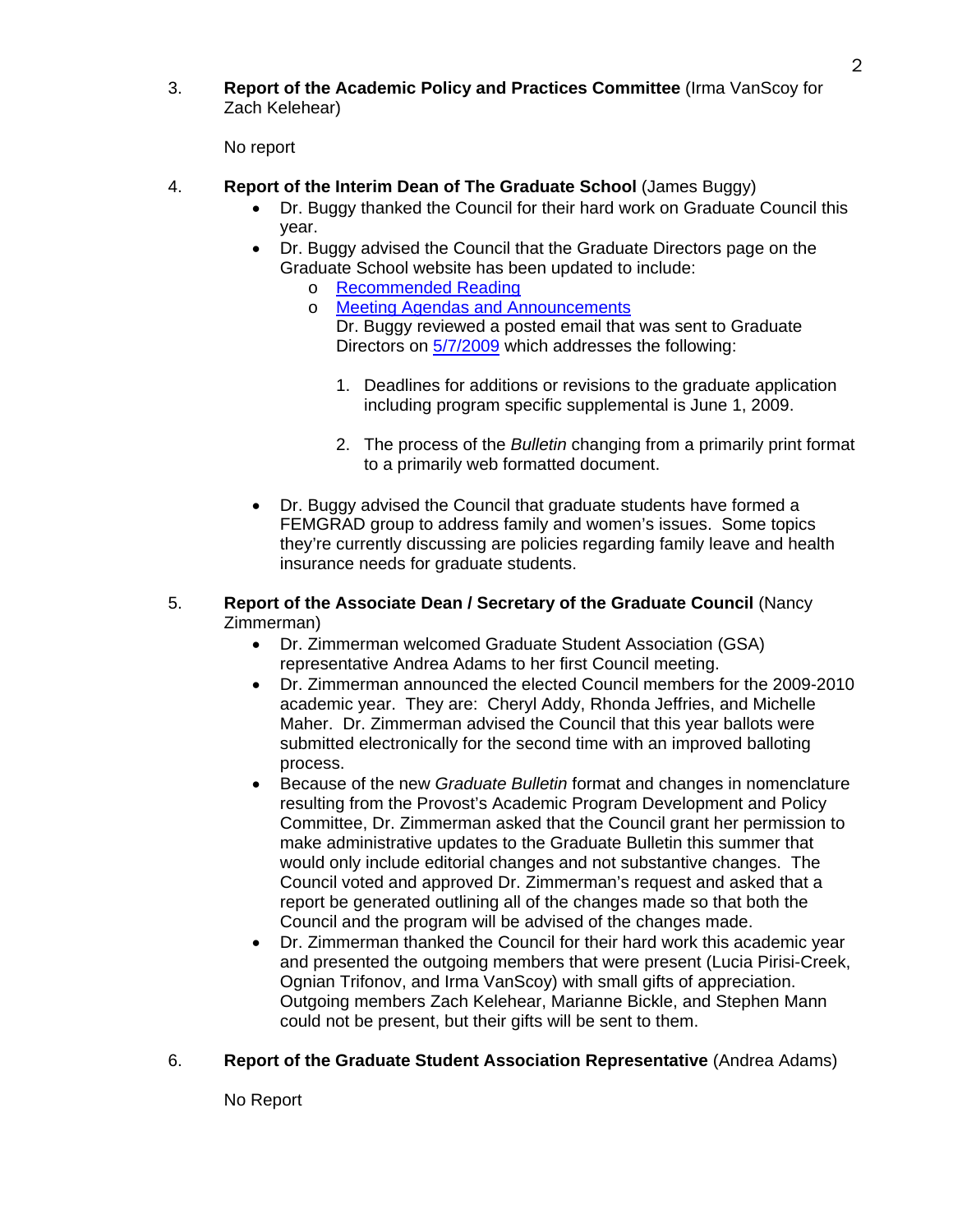### 7. **Other Committee Reports**

### **Program Review Committee** (Brian Habing)

- Dr. Habing presented the Council with a draft of proposed changes to the *Graduate Faculty Manual* to include adding a new classification of faculty member and an appointment process. The Council voted that the following amendments be made to the proposal submitted.
	- 1. Change the titles of the two types of appointments to Term for the current term appointment and Associate for the new extended term appointment. **APPROVED** (12 in support; 0 opposed)
	- 2. Delete this wording:

The granting of a term appointment is by vote of the council, subject to its procedures and criteria, and is based on the candidate's scholarly credentials, involvement in the graduate academic affairs of the nominating department (such as teaching of graduate courses, serving as a member of thesis or dissertation committees, and serving on committees overseeing the department's academic programs), and expected continual appointment at USC. **APPROVED** (8 in support; 4 against)

These approved changes resulted in this revised proposal:

### *Proposed Wording*

### **GRADUATE SCHOOL FACULTY**

The principal responsibilities of members of the Graduate **School**  faculty are to teach graduate students effectively, to conduct scholarly research and/or engage in creative activity of high quality, and to direct the research of graduate students. In order to fulfill these responsibilities, the Graduate Council recognizes regular**, associate,** and term membership in the Graduate School faculty. In judging the appropriateness of an applicant for the Graduate **School** faculty, primary consideration shall be given to whether the faculty member is an active and productive scholar and an effective teacher at the graduate level.

### **REGULAR MEMBERSHIP**

Regular members of the Graduate School faculty on the Columbia campus shall include the president; provost; dean of **t**he Graduate School; associate dean of **t**he Graduate School; and chairs of academic departments offering degrees conferred by **t**he Graduate School. Faculty members holding the Ph.D. or other terminal degree in their respective field of study are eligible to become regular members of the Graduate School faculty upon appointment to a tenured or tenure-track position at the University's Columbia campus. Nominations of eligible faculty for appointment to **t**he Graduate School faculty are made by the appropriate academic unit (college, department, or school) to the **d**ean of **t**he Graduate School. The appointment is made by the **d**ean of **t**he Graduate School in consultation with the Graduate Council.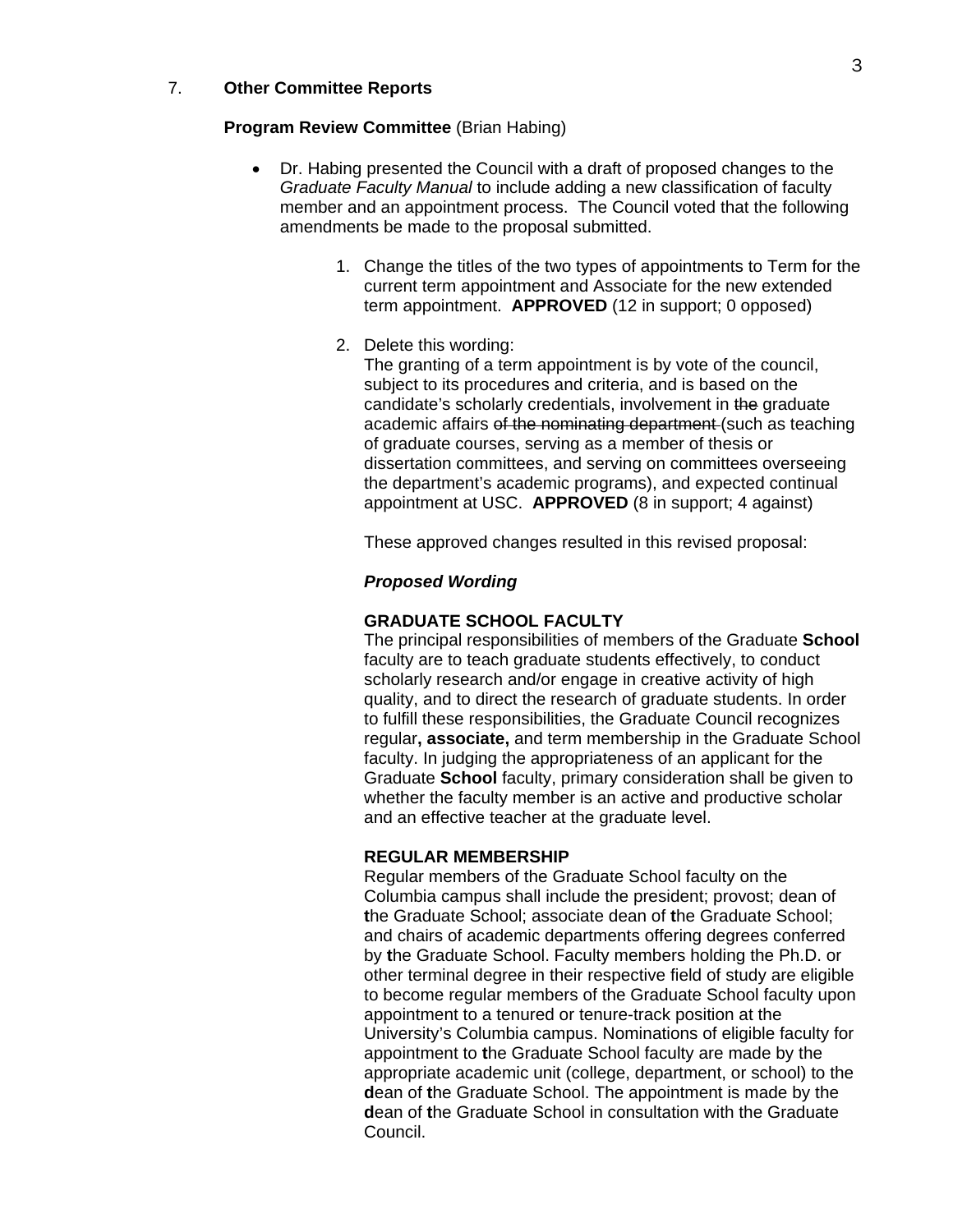### **REVIEW AND RETENTION**

Consistent with the University of South Carolina's mission as a major research university committed to high quality graduate instruction, the university reviews scholarly and graduate teaching performance on a periodic basis to assure that each member of the Graduate **School f**aculty continues to satisfy the unit's criteria for Graduate **School f**aculty membership. Units shall establish procedures and criteria for review and retention of membership on the Graduate School faculty. Such procedures and criteria must be approved by the **dean of the** Graduate **School** in consultation with the Graduate Council. Retention reviews shall coincide with third-year reviews, tenure and promotion reviews, and post-tenure reviews. Review of chaired professorships, department chairs, and deans for retention on the Graduate School faculty shall coincide with their normal periodic reviews. Regular members of the Graduate School faculty shall be retained on the Graduate School faculty unless they are judged by their peers, in a manner consistent with unit procedures and criteria, to be performing unsatisfactorily in terms of graduate teaching or research. A faculty member who is evaluated as unsatisfactory in graduate teaching or research by his or her unit may submit a letter of appeal to the unit requesting reconsideration. Upon receipt of an evaluation of unsatisfactory performance from the unit, the decision to retain or deny the request for retention on the Graduate School **f**aculty rests with the **dean of the** Graduate **School** in consultation with the Graduate Council. Appeals of such decisions may be made to the Grievance Committee of the Graduate Council. Persons who have been denied membership on the Graduate School faculty may reapply annually through the unit's normal procedures.

### **ASSOCIATE MEMBERSHIP**

**Non-tenure-track USC faculty members and scholars who hold the Ph.D. or other terminal degree in their respective field of study may be appointed to associate membership on the Graduate School faculty. Requests for associate membership require nomination by an academic unit that grants the Ph.D. (or other terminal degree that requires a dissertation or thesis) to the Graduate Council. These nominations shall include a report that the nominee received a majority favorable vote by the department's current regular and associate Graduate School faculty. The granting of associate membership is by vote of the Graduate Council, subject to its procedures and criteria, and is based on the candidate's scholarly credentials, involvement in graduate academic affairs (such as teaching of graduate courses, serving as a member of thesis or dissertation committees, and serving on committees overseeing the department's academic programs), and expected continual appointment at USC. Associate membership is valid for a period of 6 years, also expiring if the faculty member leaves USC. Persons with associate membership are eligible for renomination and reappointment. Associate membership is appropriate for**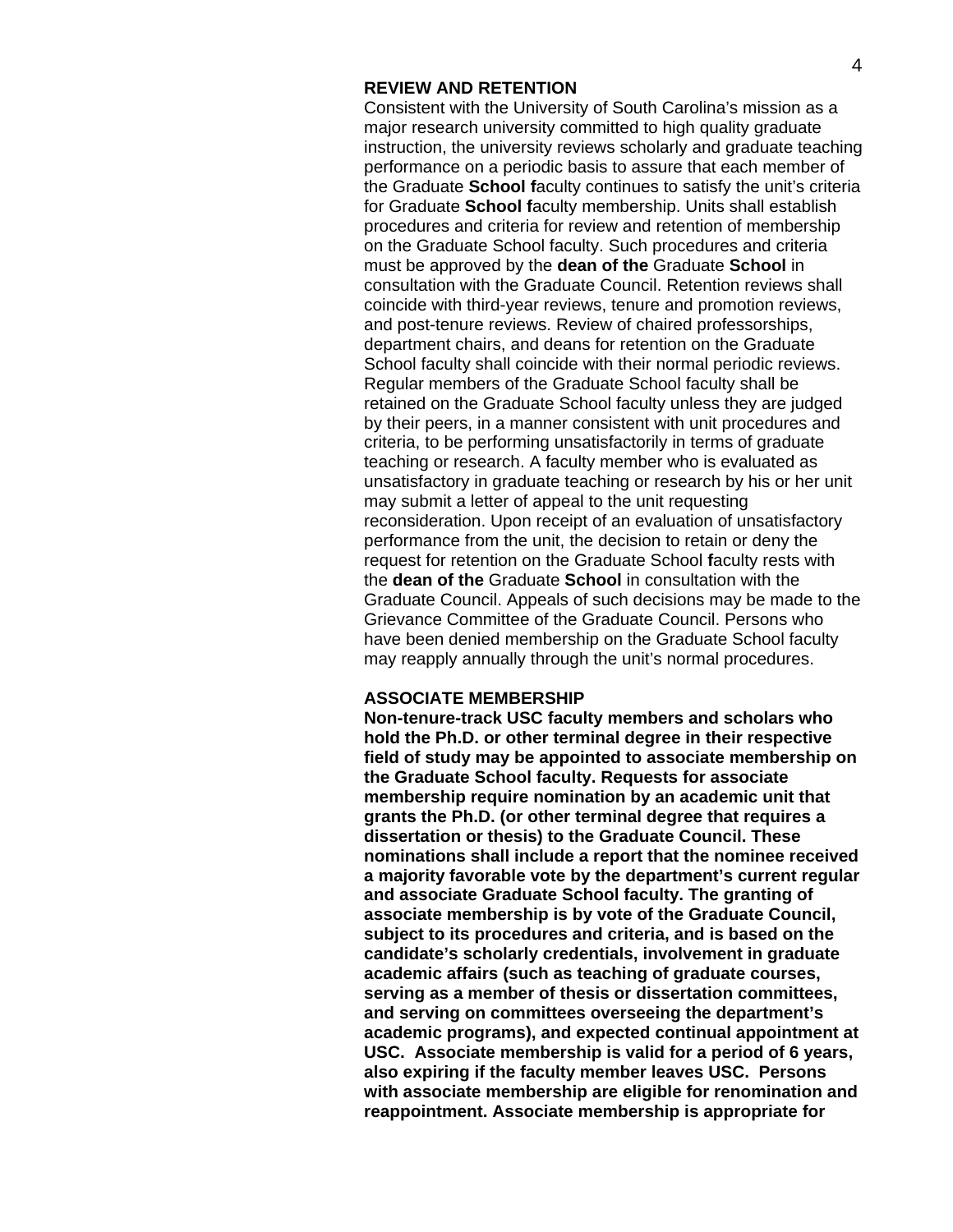# **FUNCTIONS**

Regular **and associate** membership**s** in the Graduate School faculty confer the right to **teach graduate courses,** direct theses and dissertations, to participate in graduate student committees (subject to unit restrictions), to serve on Graduate Council or its committees, and to vote on matters coming before the Graduate School faculty. The Graduate School faculty shall meet **as** called by the Graduate Council or on the written request of any ten members of the **G**raduate **School** faculty. The dean of **t**he Graduate School shall serve as the presiding officer, assisted by **the chair of Graduate Council**. The Graduate School faculty shall have the right to act on new graduate programs, Graduate School regulations, and related academic matters brought before it by individual members, the Graduate Council, or the administration.

# **TERM APPOINTMENTS**

Faculty members and scholars not otherwise eligible for regular membership on the Graduate School faculty may be granted a term appointment. Term appointments to the Graduate School faculty are granted upon nomination by an academic unit to the **d**ean of **t**he Graduate School for a period not to exceed 3 years. Term appointments to the Graduate School faculty confer the rights only to teach graduate courses and**/or** to serve on graduate students' committees **as specified by the nomination approved by the dean of the Graduate School**. Persons with term appointments are eligible for reappointment. Term appointments are appropriate for USC faculty in the School of Law and the School of Medicine, emeriti USC professors, clinical faculty, research **faculty**, faculty members at other institutions (including other campuses of the USC system), and others holding an appropriate terminal degree or other credentials.

### **GRADUATE COUNCIL**

The council shall be composed of nine members selected by the Graduate School faculty, nine members appointed by the president of the university, and the dean of the Graduate School, who serves as secretary. **No more than six members may have associate memberships.** The council acts in an advisory capacity to the dean of the Graduate School and to the administration, takes action on graduate students' petitions and on faculty requests for graduate grade changes, and performs other duties assigned to it by the graduate faculty or the administration of the university.

The council is responsible for the approval of major changes in Graduate School policy, new courses, course changes, new programs, and modifications of existing degree programs so long as such modifications are in accord with general regulations of the **G**raduate **School** faculty. Actions of the council in these areas shall be published to the faculty and shall become final if not challenged within thirty days by ten or more members of the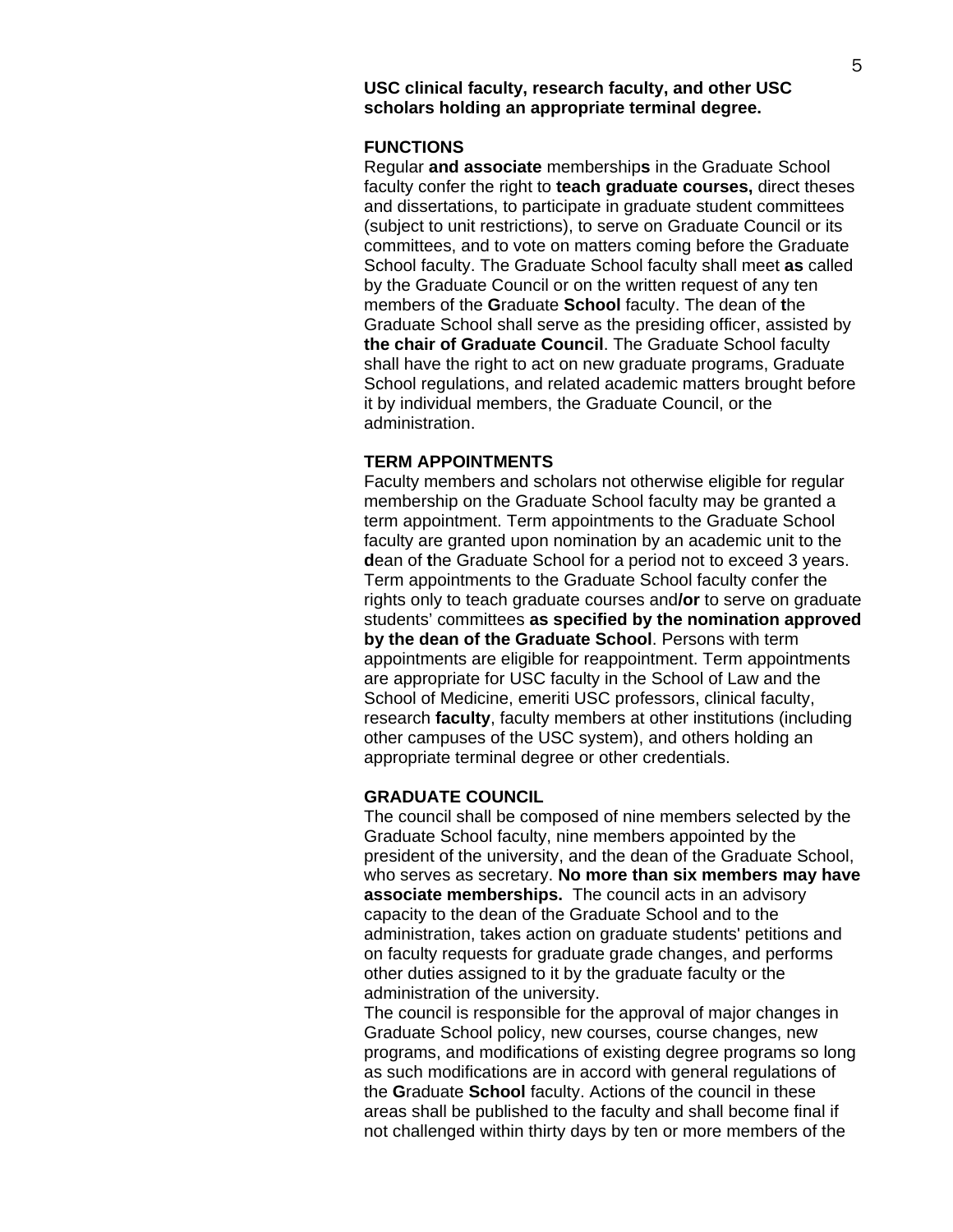**G**raduate **School** faculty. A challenge shall consist of a written statement of disagreement with an action or actions of the council that is addressed to the chair or the secretary and signed by ten or more members of the **G**raduate **School** faculty. If a challenge cannot be resolved by the council to the satisfaction of the challengers, the matter shall be referred to the **G**raduate **School**  faculty for resolution at a meeting called by the dean of the Graduate School. Any decision made by the **G**raduate **School** faculty at a called meeting will supersede the decision of the council. A quorum for a called meeting shall be ten percent of the **G**raduate **School** faculty.

The proposal amended was approved by the Graduate Council. **APPROVED** (11 in support; 0 opposed; 1 abstained)

8. **Report of the Committee on 500/600 Level Courses, Distance Education, and Special Courses** (Nancy Zimmerman)

### **500-600 Level Courses:**

Faculty Senate Committee on Curricula and Courses met on May 7, 2009.

**No Additional Action Taken**: Course proposals returned to units after the October 17, 2008 or November 14, 2008 meetings – no revisions received from units:

ECHE 573 - new ENHS 664 - title and description

### **Approvals:**

ARAB 315 - change number to 615 and add restriction FREN 315 - change number to 615 and add restriction GERM 315 - change number to 615 and add restriction GREK 314 - change number to 614, description, and add restriction GREK 315 - change number to 615, prerequisite, and add restriction ITAL 315 - change number to 615 and add restriction LATN 314 - change number to 614, description, and add restriction LATN 315 - change number to 615 and add restriction PORT 315 - change number to 615 and add restriction RUSS 315 - change number to 615, prerequisite, and add restriction RUSS 316 - change number to 616, prerequisite, and add restriction SPAN 315 - change number to 615 and add restriction

**Note:** Dr. Zimmerman advised the Council that the language courses listed above were changed from 300 to 600 level courses to enable graduate students to receive financial aid for these courses. These courses will be restricted to graduate students, but undergraduate students wishing to take them must obtain permission from the instructor and must do the same level of work as the graduate students.

### GEOG 525 - new

GEOL – department name

GERM 705 =[LING 733] = change number to 516 and change description (NOTE: Since this proposal crosses jurisdictions of Faculty Senate and Graduate Council both bodies approve change and authorize related *Graduate* and *Undergraduate Bulletin* changes including all *Bulletin* changes linked to LING 733) MATH 523 – description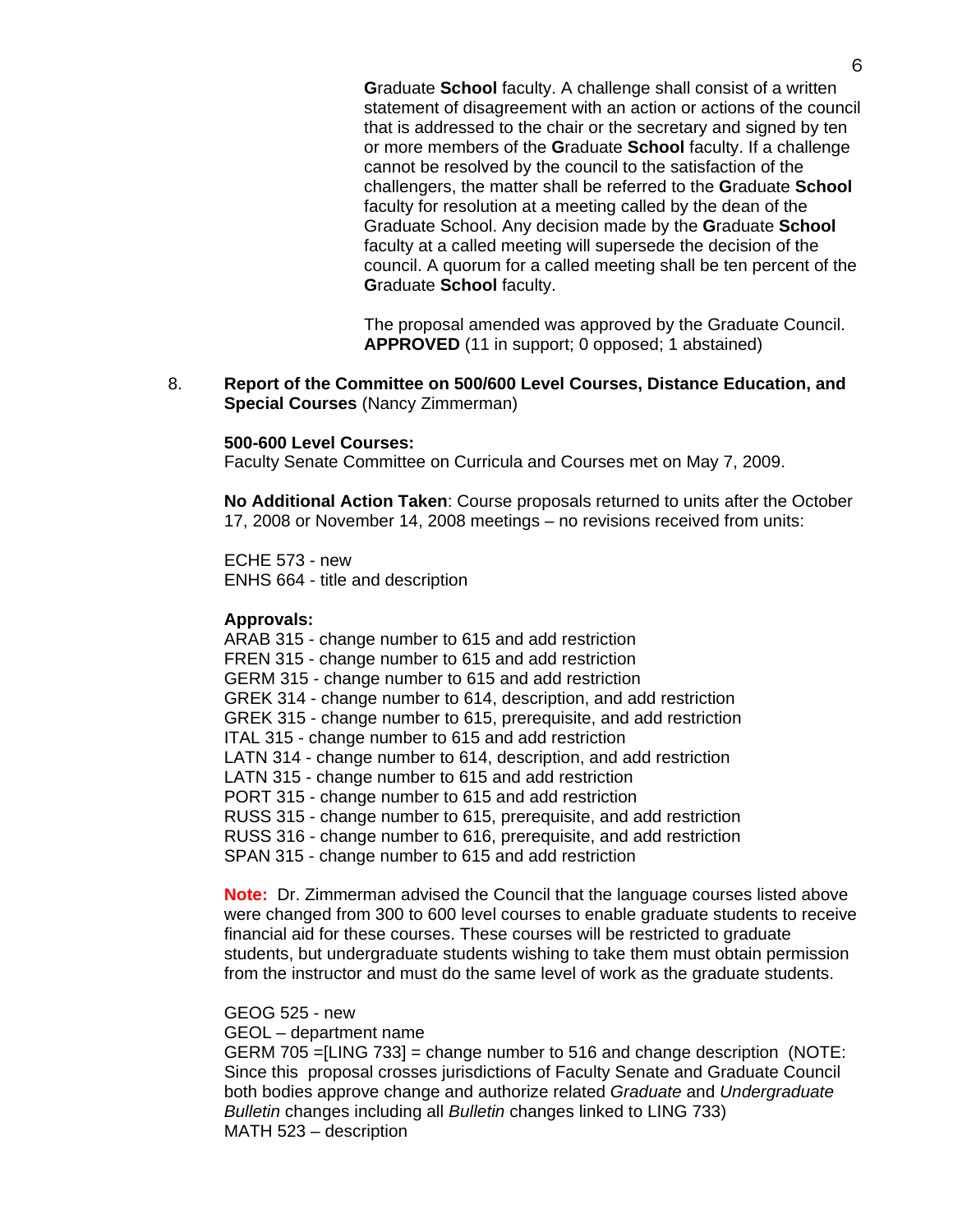MATH - curriculum MUSC 523 – title and description HPEB 547 – TIP PHIL 571 - delete HIST – curriculum HIST 648 – change number to 211 HIST 649 – change number to 212 HIST 501 – change number to 301 HIST 502 – change number to 302 HIST 503 – change number to 303 HIST 504 – change number to 304 HIST 515 – change number to 325 HIST 516 – change number to 326 HIST 523 – change number to 327 HIST 541 – change number to 334 HIST 542 – change number to 335 HIST 543 – change number to 336 HIST 566 – change number to 353 HIST 574 – change number to 355 HIST 575 – change number to 356 HIST 663 [=LASP 441] – change number to 422 (no change to LASP 441 number) HIST 664 – change number to 424 HIST 610 – change number to 434 HIST 615 – change number to 444 HIST 616 – change number to 445 HIST 621 – change number to 469 HIST 622 – change number to 470 HIST 518 – delete HIST 521 – delete HIST 573 [=PHIL 573] – delete PHIL 573 [=HIST 573] – delete HIST 576 – delete HIST 577 – delete

**Note:** Dr. Zimmerman brought these courses to the attention of the Council because of the change from 500/600 level to 300/400 level may affect graduate programs.

EDUC – curriculum EDML 572 – new

The next meeting of the Committee on Curricula and Courses will be held August 18, 2009 at 10:00 a.m.

# **TIP Approvals:**

[FORL 730](http://gradschool.sc.edu/gradcouncil/curricula/TIP%20FORL%20730.pdf)

- 9. **Fellowships Committee** (James Buggy)
	- Dr. Buggy advised the Council that the Fellowships Committee have completed most work for this academic year. Travel grant and Graduate School fellowship awards have been posted on the Graduate School website (<http://gradschool.sc.edu/support/>).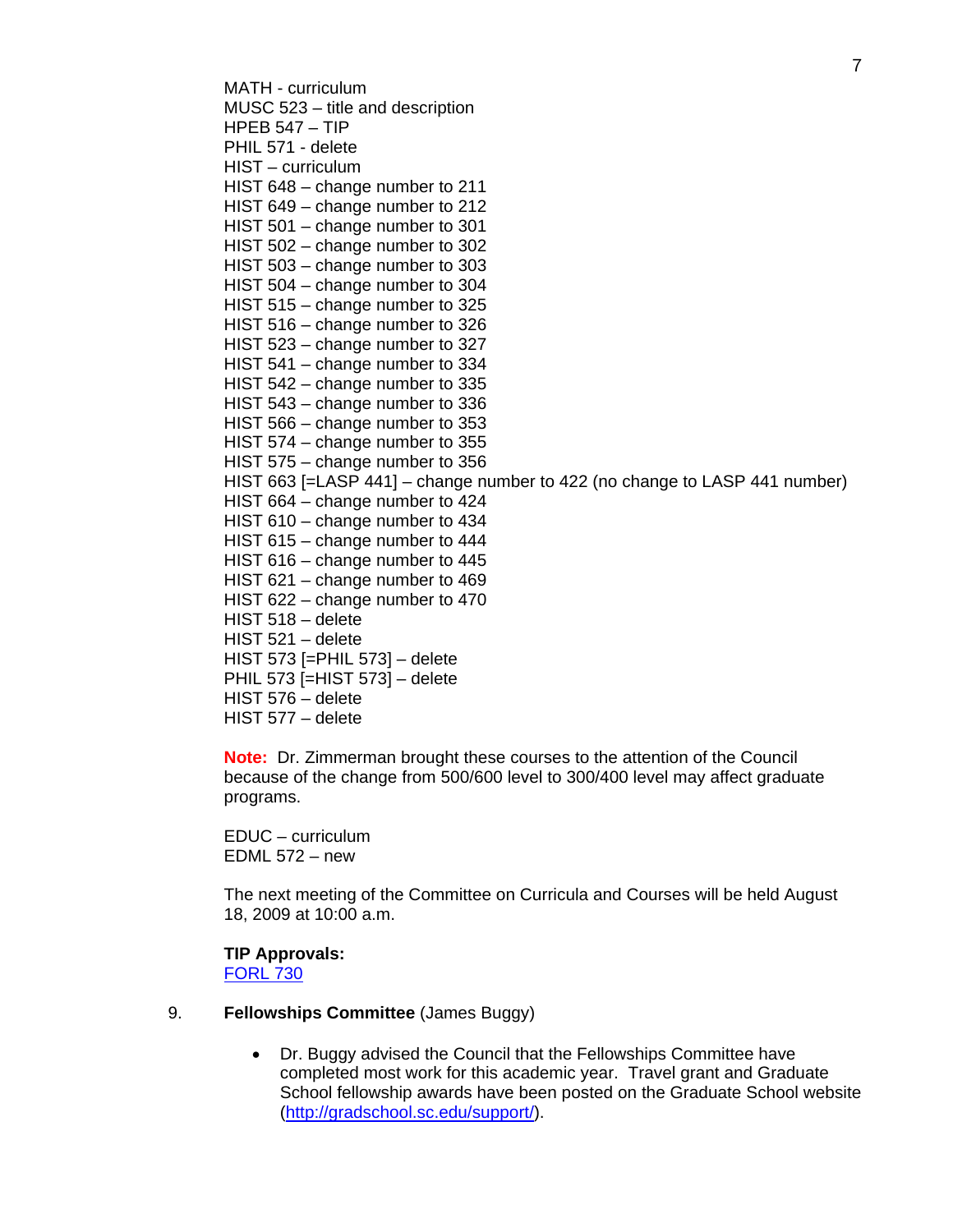10. **Report of the Humanities, Social Sciences, Education, and Related Professional Programs Committee** (Murray Mitchell)

### **COLLEGE OF ARTS AND SCIENCES**   *Biological Sciences*

 Curriculum and Bulletin Change: **APPROVED** [Interdisciplinary Master of Arts in Science – Biological](http://gradschool.sc.edu/gradcouncil/curricula/CBC%20Department%20of%20Biological%20Sciences.pdf)  [Sciences Option](http://gradschool.sc.edu/gradcouncil/curricula/CBC%20Department%20of%20Biological%20Sciences.pdf) Delete the Interdisciplinary Master of Arts in Science (Biological Sciences option).

[Effective: Fall 2009]

# *Center for Science Education*

Curriculum and Bulletin Change: **APPROVED**

[Interdisciplinary Master of Arts in Science](http://gradschool.sc.edu/gradcouncil/curricula/CBC%20IMA%20in%20Science.pdf) 

The College of Education and the College of Arts and Sciences proposes the elimination of the Interdisciplinary Master of Arts in Science degree.

[Effective: Fall 2009]

## *Chemistry and Biochemistry*

Curriculum and Bulletin Change: **APPROVED**

[Interdisciplinary Master of Arts in Science – Chemistry and](http://gradschool.sc.edu/gradcouncil/curricula/CBC%20Department%20of%20Chemistry%20and%20Biochemistry.pdf)  **[Biochemistry Option](http://gradschool.sc.edu/gradcouncil/curricula/CBC%20Department%20of%20Chemistry%20and%20Biochemistry.pdf)** Delete the Interdisciplinary Master of Arts in Science (Chemistry and Biochemistry option).

[Effective: Fall 2009]

### *English Language and Literature*

 Curriculum and Bulletin Change: **APPROVED** [M.A. and Ph.D. Programs in English](http://gradschool.sc.edu/gradcouncil/curricula/CBC%20M.A.%20and%20Ph.D.%20Program%20in%20English.pdf)

The GRE subject test of literature is no longer required by the English Department for students applying to the M.A. programs in speech, composition and rhetoric, and the Ph.D. program in composition and rhetoric.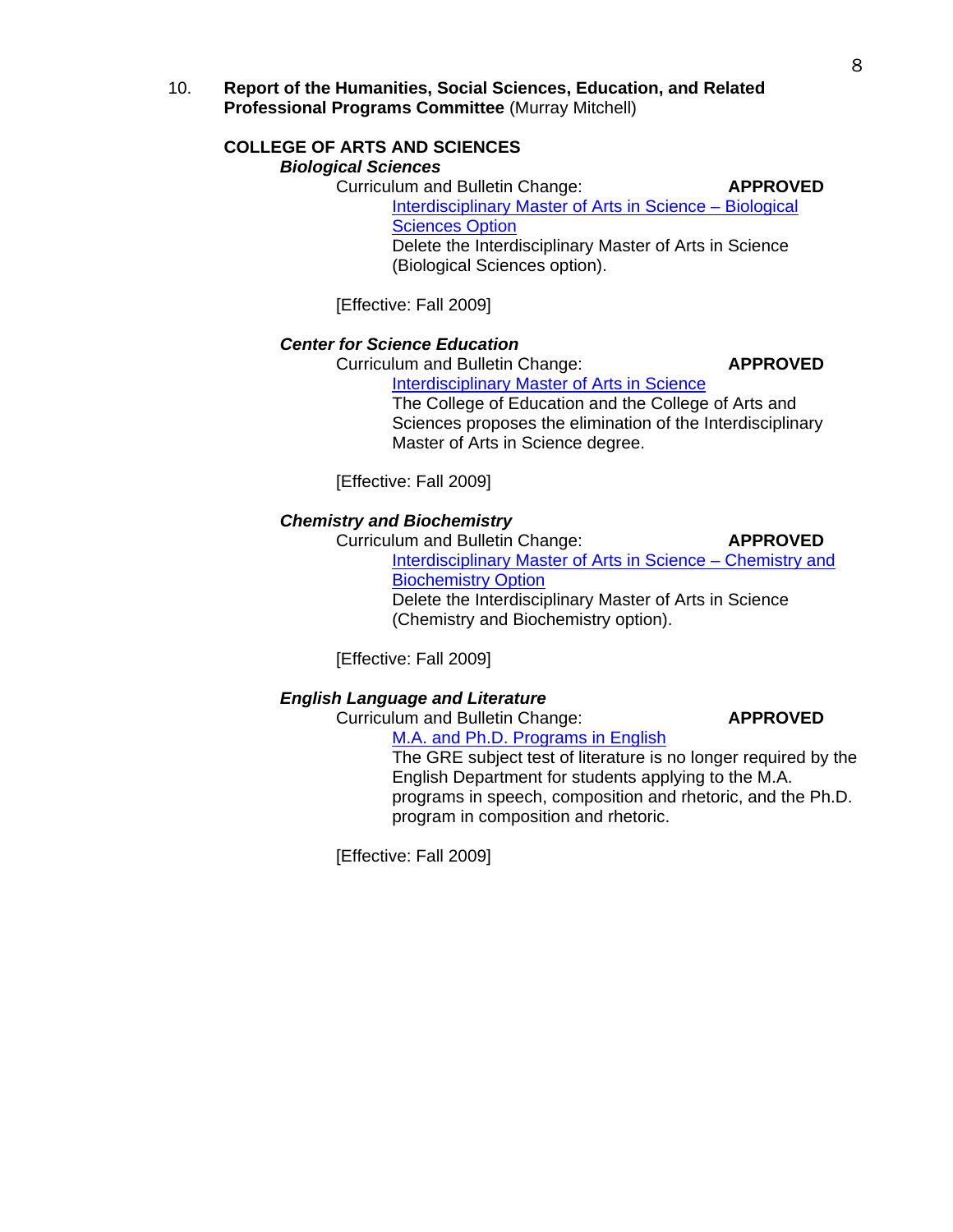### *History*

Curriculum and Bulletin Change: **APPROVED**

## [M.A. in Public History](http://gradschool.sc.edu/gradcouncil/curricula/CBC%20M.A.%20in%20Public%20History.pdf)  1. Eliminate HIST 798 as a requirement for the M. A. in Public History degree. Public history students will continue to be required to do the internship but no longer will they receive three hours of course credit or have to pay for the credits.

Justification: This course adds to the tuition bill for students and puts additional pressure on departmental abatement commitments.

2. Allow courses outside of our three tracks in Public History to count for certain Public History requirements. The decision to list courses as counting for Public History credit (similar to the way we currently list "Culture, Identity, and Economic Development" courses each year) will be determined by the Graduate Committee acting in concert with the Public History faculty.

Justification: This will allow students to take courses for Public History credit which are not included in the currently designated tracks of Museum Studies, Preservation, and Archives. It will give more flexibility to students and enable non‐Public History faculty to contribute more directly to the program.

[Effective: Fall 2009]

# *Geological Sciences*

| Curriculum and Bulletin Change:                                                    | <b>APPROVED</b> |
|------------------------------------------------------------------------------------|-----------------|
| Interdisciplinary Master of Arts in Science – Earth Science                        |                 |
| Option                                                                             |                 |
| Delete the Interdisciplinary Master of Arts in Science (Earth)<br>Science option). |                 |
|                                                                                    |                 |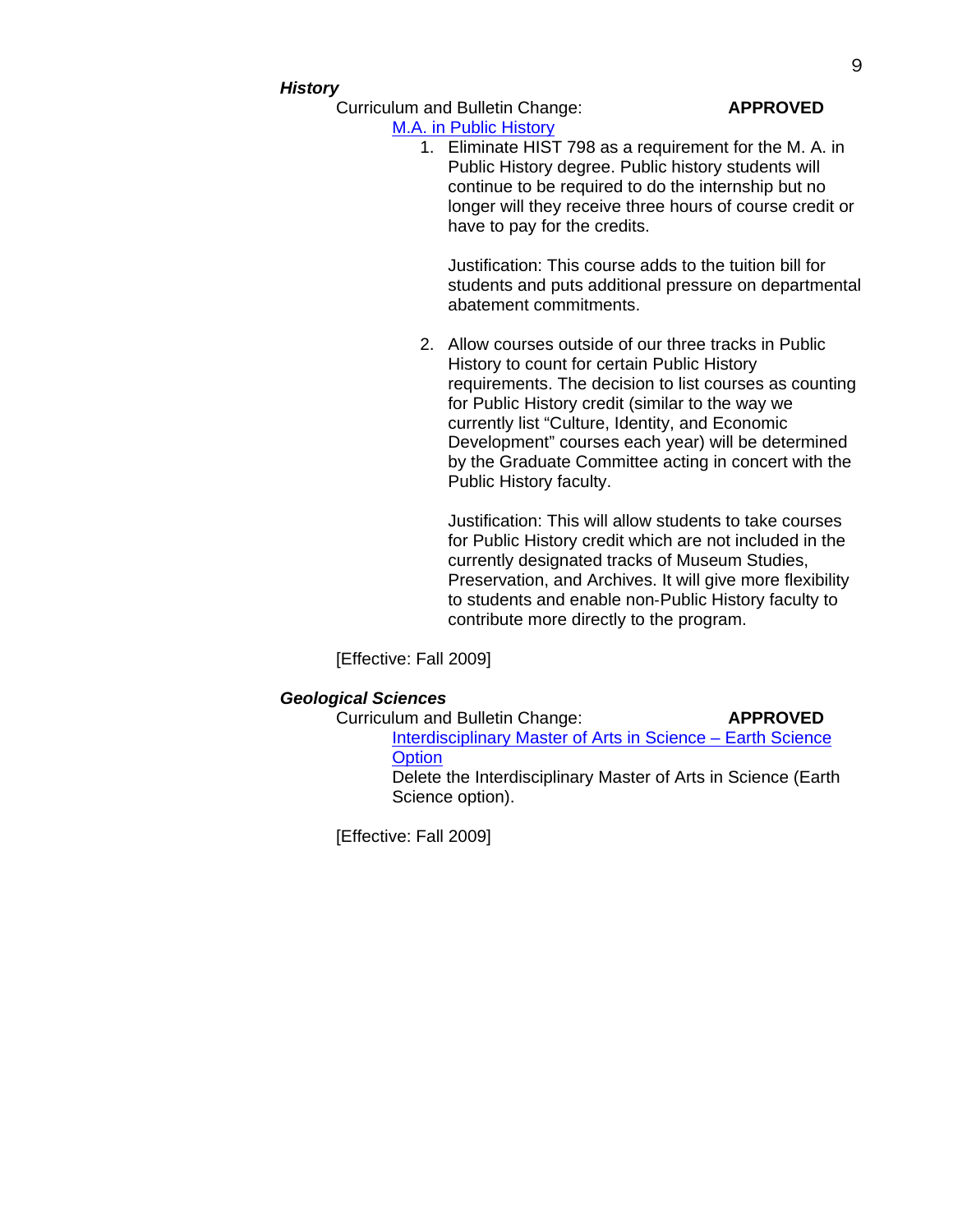Curriculum and Bulletin Change: **APPROVED**

# [Ph.D. in Spanish](http://gradschool.sc.edu/gradcouncil/curricula/CBC%20Ph.D.%20in%20Spanish.pdf)

Enrollment in Spanish courses at all levels continues to rise both at this University and throughout the state; there is an urgent need for qualified instructors of this language in the State's schools systems and four year colleges and universities. Numerous professions which serve the State are in constant demand of competent bilingual (Spanish-English) employees. Because of this degree's interdisciplinary focus, the Department will be well underway to meeting the educational goals of a first-rate 21st-century flagship university. It requires a total of 36 credit hours (24 of coursework and 12 of dissertation) beyond the M.A. degree. By completing this Ph.D. program, a total of 66 credit hours of graduate work in Spanish (beyond the B.A. degree) will have been completed.

[Effective: Fall 2010]

New Course Proposal: **APPROVED** 

**SPAN 880** Seminar on Special Topics in Transatlantic [Studies \(3\)](http://gradschool.sc.edu/gradcouncil/curricula/NCP%20SPAN%20880.pdf)

Topics will be identified by suffix and title in the schedule of classes. Course can be repeated for credit for a maximum of 6 hours.

Prereq: Graduate standing Special Permission Required: Professor

[Effective: Fall 2010]

New Course Proposal: **APPROVED** 

**SPAN 881** [Seminar on Special Topics in Spanish-American](http://gradschool.sc.edu/gradcouncil/curricula/NCP%20SPAN%20881.pdf)  [Literatures and Cultures \(3\)](http://gradschool.sc.edu/gradcouncil/curricula/NCP%20SPAN%20881.pdf)

Topics will be identified by suffix and title in the schedule of classes. Course can be repeated for credit for a maximum of 6 hours.

Restricted to M.A. and Ph.D. students

[Effective: Fall 2010]

New Course Proposal: **APPROVED** 

**SPAN 882** [Seminar on Special Topics in Peninsular Spanish](http://gradschool.sc.edu/gradcouncil/curricula/NCP%20SPAN%20882.pdf)  [Literature and Culture \(3\)](http://gradschool.sc.edu/gradcouncil/curricula/NCP%20SPAN%20882.pdf)

Topics will be identified by suffix and title in the schedule of classes. Course can be repeated for credit for a maximum of 6 hours.

Restricted to Graduate Students Special Permission Required: Professor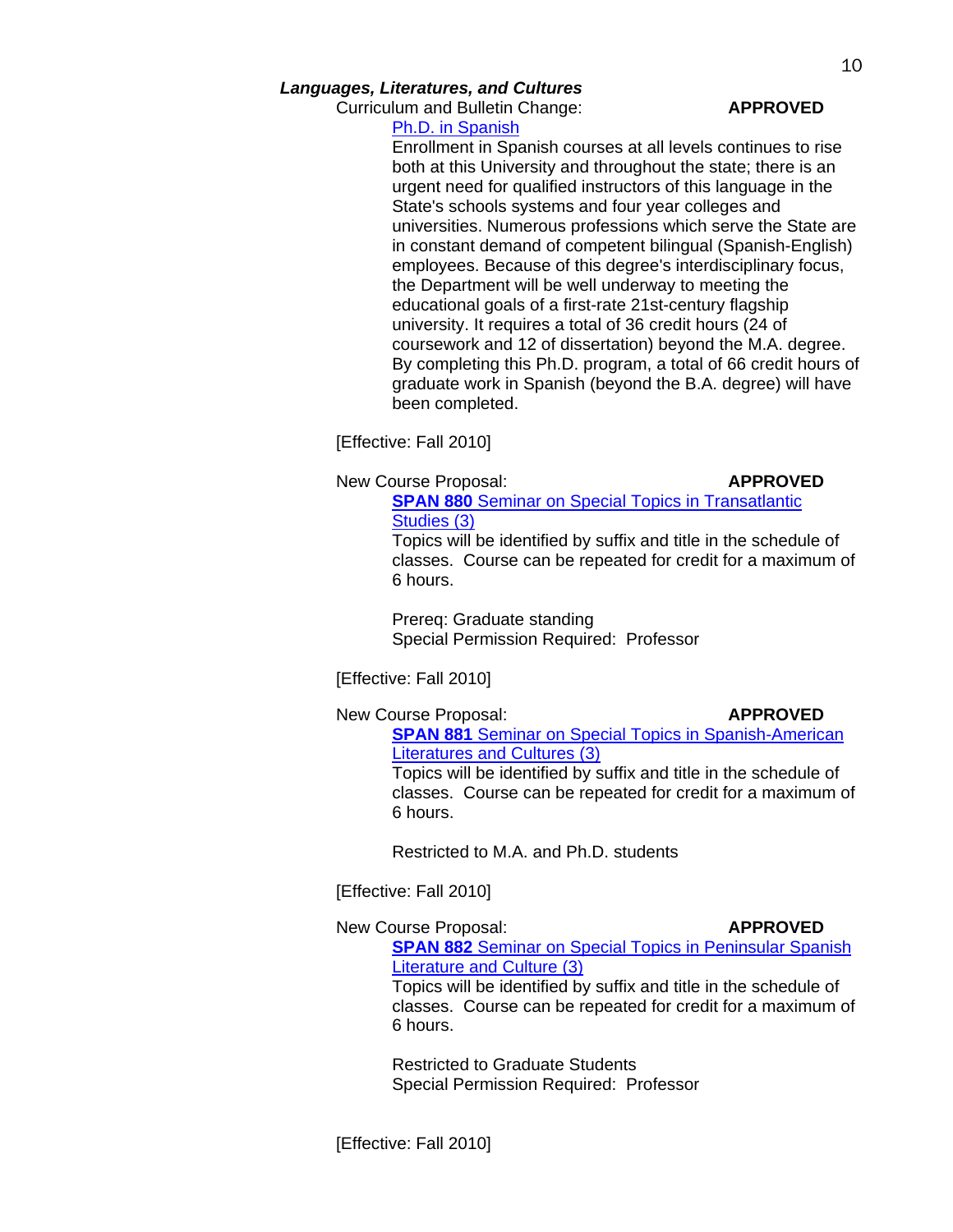### New Course Proposal: **APPROVED**

**SPAN 899** [Dissertation Preparation](http://gradschool.sc.edu/gradcouncil/curricula/NCP%20SPAN%20899.pdf) (1-12)

Work on the research and writing of the Ph.D. dissertation

Prereq: Graduate standing Special Permission Required: Professor

[Effective: Fall 2010]

### *Physics and Astronomy*

Curriculum and Bulletin Change: **APPROVED**

[Interdisciplinary Master of Arts in Science – Physics Option](http://gradschool.sc.edu/gradcouncil/curricula/CBC%20Department%20of%20Physics%20and%20Astronomy.pdf) Delete the Interdisciplinary Master of Arts in Science (Physics option).

[Effective: Fall 2009]

### *Religious Studies*

Curriculum and Bulletin Change: **APPROVED**

[M.A. in Religious Studies](http://gradschool.sc.edu/gradcouncil/curricula/CBC%20MA%20Religious%20Studies.pdf) Terminate the M.A. degree in Religious Studies.

Dr. Mary Ann Byrnes was present and advised the Council that the department plans to rethink the degree and reintroduce it once the planning stage is complete. At that point they will submit the appropriate paperwork to implement a new degree program.

[Effective: Fall 2009]

# **COLLEGE OF EDUCATION**

### *Department of Educational Leadership and Policies*

Course Change Proposal: **APPROVED**

# **From: EDHE 832** [Seminar in Higher Education \(3\)](http://gradschool.sc.edu/gradcouncil/curricula/CCP%20EDHE%20832.pdf)

Selected topical problems in higher education for advanced graduate students interested in the administration of higher education or college teaching. Possible topics include: evaluation, accountability, management, the learning society, the financial crisis, coordination vs. autonomy. Case studies will be used.

Prereq: EDHE 730 or consent of instructor

**To: EDHE 832** Seminar in Higher Education (3) Selected topical problems in higher education for advanced graduate students interested in the administration of higher education or college teaching. Possible topics include: evaluation, accountability, management, the learning society, the financial crisis, coordination vs. autonomy. May be used on a program of study up to three times.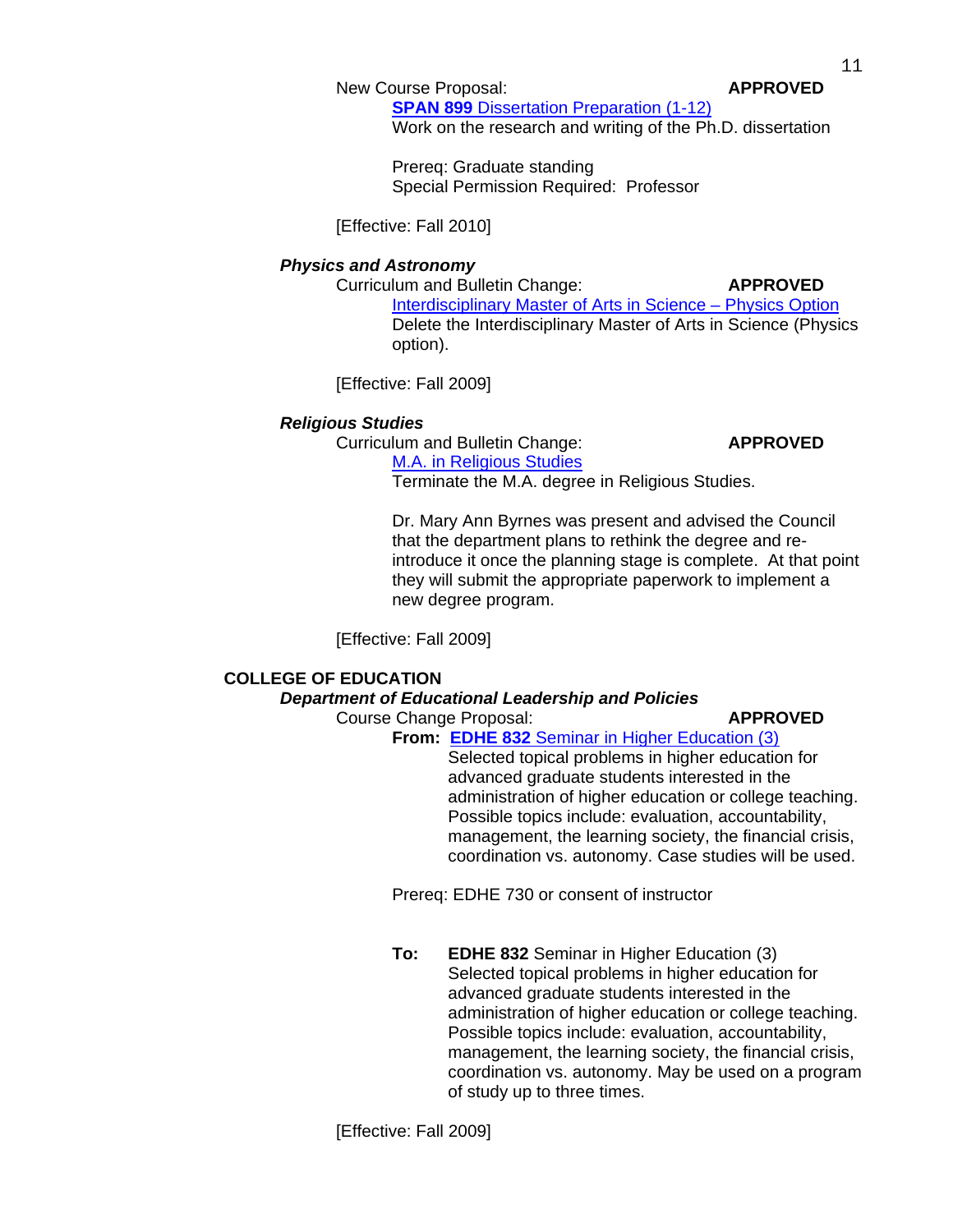### Curriculum and Bulletin Change: **APPROVED**

### [M.Ed. in Higher Education and Student Affairs](http://gradschool.sc.edu/gradcouncil/curricula/CBC%20EDLP%20Higher%20Education%20&%20Student%20Affairs.pdf)

In recent years, employers and professional associations in the field of higher education administration, alumni and current students have shown a major interest in course work related to assessment in the higher education environment. This concept is becoming a growing responsibility for many student affairs professionals. With this increasing emphasis in the field, we need to provide greater opportunity for intense study related to assessment in higher education as an option for our students. Upon a review of the curriculum, we determined that legal and assessment aspects of higher education are both addressed in other higher education course work to some extent. We believe we would best serve our students by allowing them to select either EDHE 737 (Legal Aspects of Higher Education) or EDHE 839 (Institutional Assessment in Higher Education) as part of course requirements for degree completion. Students will select one of these courses (legal aspects or institutional assessment) for *in-depth* study based on their curricular and career goals, as well as possible thesis needs.

[Effective: Fall 2009]

### New Course Proposal: **APPROVED**

**EDHE 735** [Academic Advising in Higher Education](http://gradschool.sc.edu/gradcouncil/curricula/NCP%20EDHE%20735.pdf) (3) A comprehensive introduction to the field of academic advising with a special emphasis on the topic of Appreciative Advising.

[Effective: Spring 2010]

## *Department of Instruction and Teacher Education*

Curriculum and Bulletin Change: **APPROVED**

[Interdisciplinary Master of Arts](http://gradschool.sc.edu/gradcouncil/curricula/CBC%20Instruction%20and%20Teacher%20Education.pdf)

Delete the reference to the Interdisciplinary Master of Arts in Instruction and Teacher Education *bulletin* entry.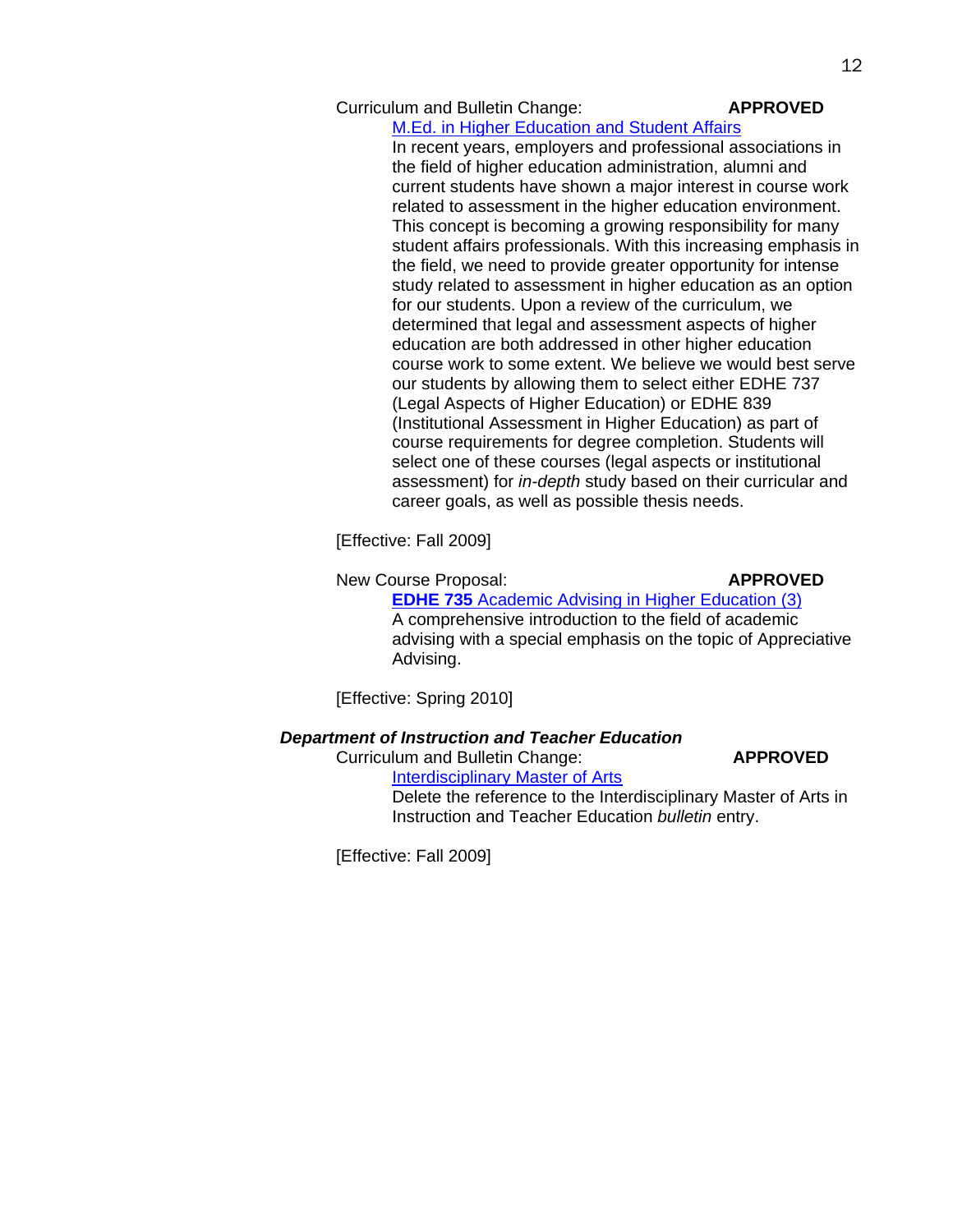Curriculum and Bulletin Change: **APPROVED**

[Ph.D. in Elementary Education](http://gradschool.sc.edu/gradcouncil/curricula/CBC%20PhD%20in%20Elementary%20Education.pdf)

The Department of Instruction and Teacher Education (ITE) currently has Ph.D. degrees in Elementary Education and Secondary Education. Both degrees were reviewed as part of the Fall 2003 South Carolina Commission on Higher Education (CHE) USC Professional Education Unit review. The Ph.D. in Elementary Education was commended during the review process. The Ph.D. in Secondary Education was cited for weaknesses and placed on probationary status with the expectation that weaknesses be addressed by the next review (2010). These factors are the primary impetus for the proposed program modification of the Ph.D. in Elementary Education and the elimination of the Ph.D. in Secondary Education.

Another significant factor is that the area of middle level education has become recognized nationally as a separate field. The South Carolina Department of Education has created another certification category: Middle level education. ITE has a middle level program area including faculty with specific expertise in middle level education. Currently, professionals in middle level education seeking a doctoral degree are accommodated within the existing and elementary and secondary degrees.

Enrollment in both the elementary and secondary education programs is low with 1-3 candidates graduating annually in each program over the last five years.

[Effective: Pending Approval from CHE]

 **Note:** This item will not appear in the *Graduate Bulletin* until approval from the Commission on Higher Education (CHE). The College of Education and Provost's Office will notify the Graduate School and the *Graduate Bulletin* editor once approved.

Curriculum and Bulletin Change: **APPROVED**

[Ph.D. in Secondary Education](http://gradschool.sc.edu/gradcouncil/curricula/CBC%20PhD%20in%20Secondary%20Education.pdf) With the revision of the Ph.D. in Elementary Education to the Ph.D. in Teaching and Learning there is no longer a need for a Ph.D. in Secondary Education. This revision addresses weaknesses cited in this degree during the 2003 CHE program review.

[Effective: Pending Approval from CHE]

 **Note:** This item will not appear in the *Graduate Bulletin* until approval from the Commission on Higher Education (CHE). The College of Education and Provost's Office will notify the Graduate School and the *Graduate Bulletin* editor once approved.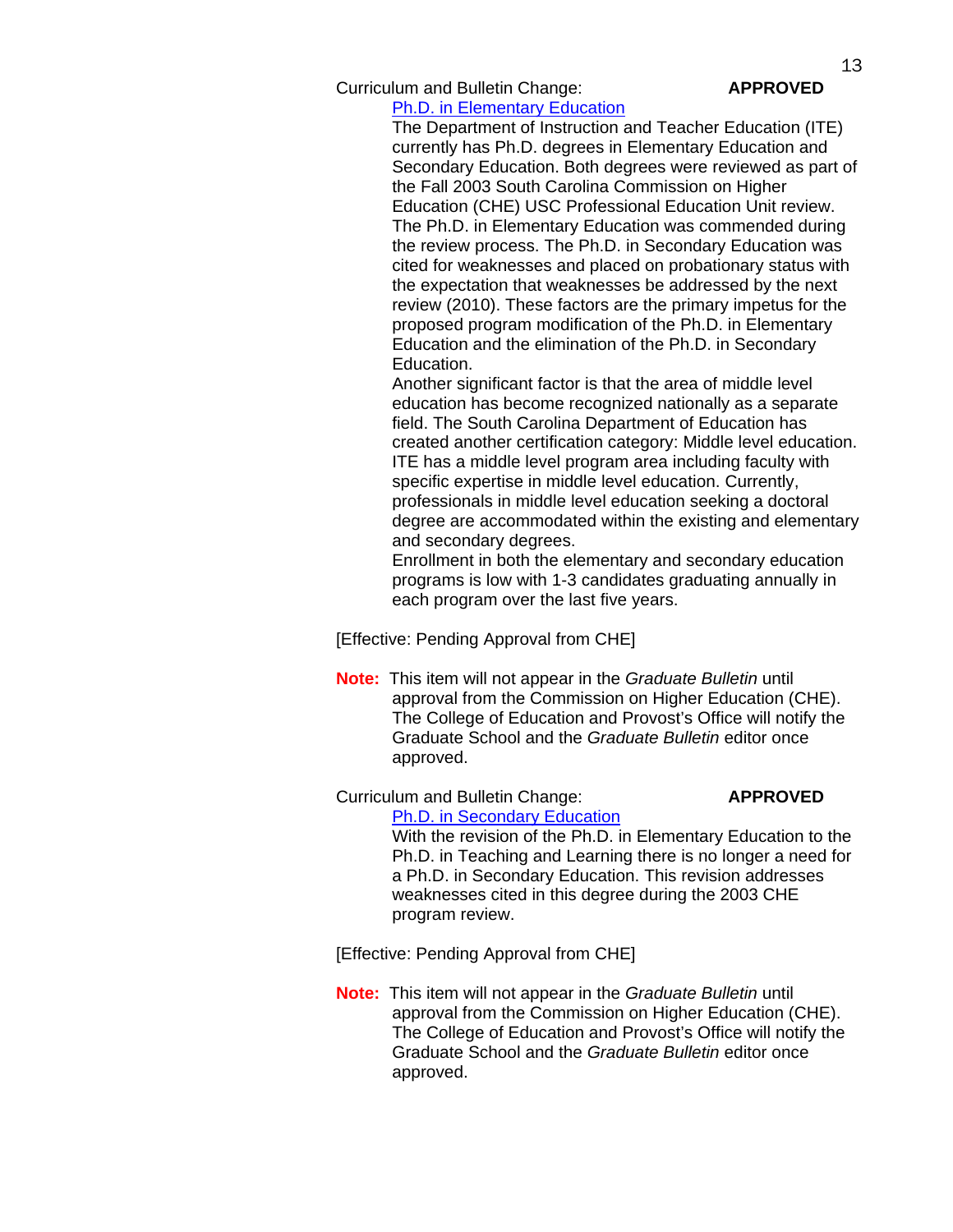New Course Proposal: **APPROVED** 

# **EDTE 850** [Internship in Teaching](http://gradschool.sc.edu/gradcouncil/curricula/NCP%20EDTE%20850.pdf) (1-3)

Placement in an educational agency, clinical experience, or teacher education setting to gain supervised experience in teacher education. This course is repeatable for up to 9 credit hours.

Prereq: Six (6) hours of required courses in the Ph.D. in Teaching and Learning program and approval of doctoral advisor and field supervisor

[Effective: Approval of this new course is contingent upon the approval of the Ph.D. in Teaching and Learning]

**Note:** The proposed change is outlined above within the Ph.D. in Elementary Education and Ph.D. in Secondary Education proposals. This item will not appear in the *Graduate Bulletin* until approval from the Commission on Higher Education (CHE). The College of Education and Provost's Office will notify the Graduate School and the *Graduate Bulletin* editor once approved.

### New Course Proposal: **APPROVED**

**EDTE 851** [Internship in Research in Teaching and Learning](http://gradschool.sc.edu/gradcouncil/curricula/NCP%20EDTE%20851.pdf)  $(1-3)$ 

Placement in teaching and/or learning setting to gain supervised research experience. This course is repeatable for up to 9 credit hours.

Prereq: Six (6) hours of required courses in the Ph.D. in Teaching and Learning program and approval of doctoral advisor and field supervisor.

[Effective: Approval of this new course is contingent upon the approval of the Ph.D. in Teaching and Learning]

**Note:** The proposed change is outlined above within the Ph.D. in Elementary Education and Ph.D. in Secondary Education proposals. This item will not appear in the *Graduate Bulletin* until approval from the Commission on Higher Education (CHE). The College of Education and Provost's Office will notify the Graduate School and the *Graduate Bulletin* editor once approved.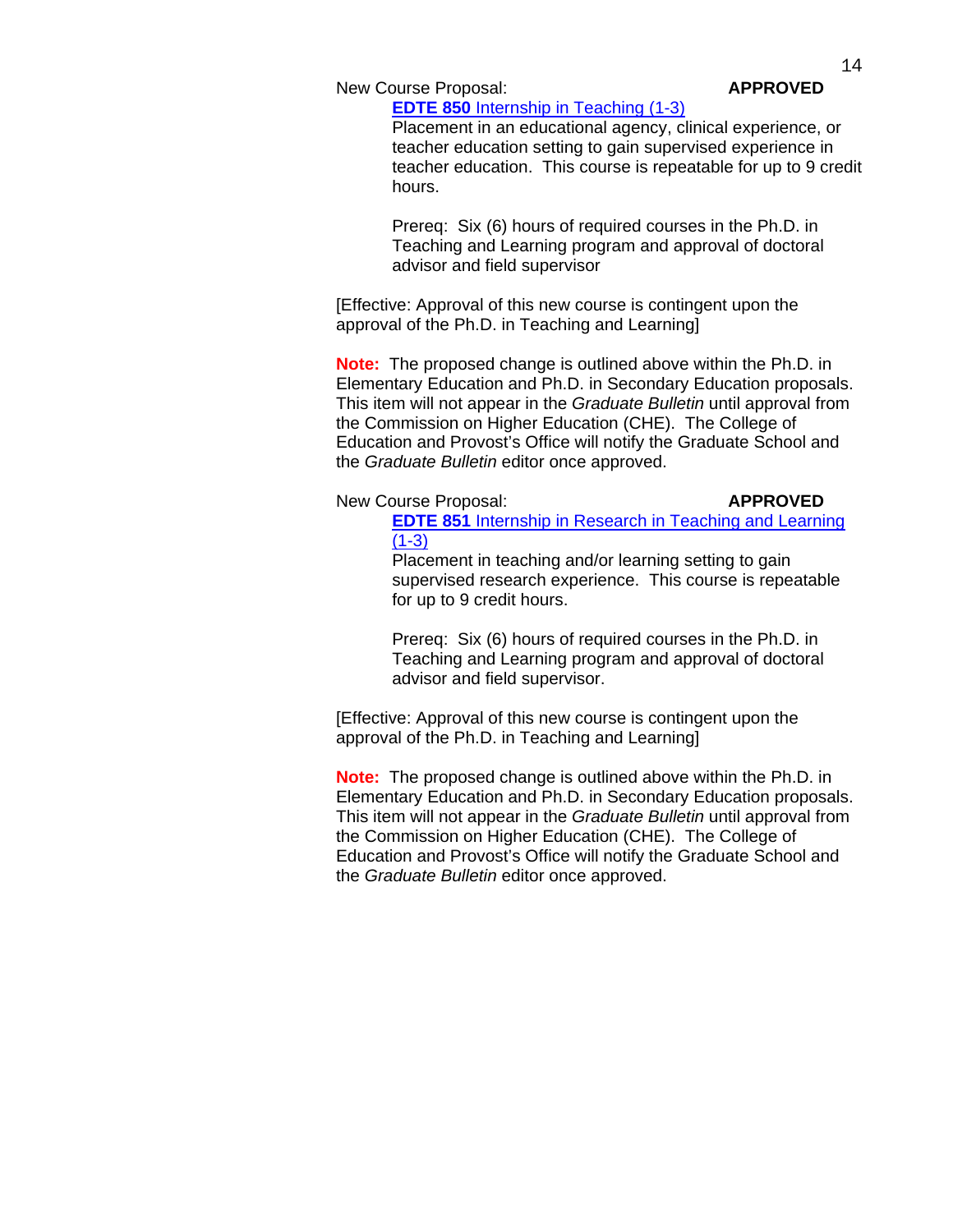## *Department of Physical Education*

Curriculum and Bulletin Change: **APPROVED**

**[Interdisciplinary Master of Arts in Physical Education](http://gradschool.sc.edu/gradcouncil/curricula/CBC%20Physical%20Education%202.pdf)** 

Delete the Interdisciplinary Master of Arts degree (I.M.A.). Steps will be taken to integrate a concentration in physical education within the existing M.Ed. in education. They are still a few students enrolled in the I.M.A. degree, so permission is needed for these students to complete the degree. New applicants to the I.M.A. degree would be directed to enroll in the M.Ed. in education.

The department name change from the Department of Physical Education to the Department of Physical Education and Athletic Training was approved by the Board of Trustees on December 15, 2008, but does not yet appear in the *bulletin*. It is shown here just for clarification.

[Effective: Fall 2009]

# **COLLEGE OF HOSPITALITY, RETAIL, AND SPORT MANAGEMENT**  *Hotel, Restaurant, and Tourism Management*

**Curriculum and Bulletin Change: <b>APPROVED** 

[Ph.D. in Hospitality Management](http://gradschool.sc.edu/gradcouncil/curricula/CBC%20Ph.D.%20in%20Hospitality%20Managment.pdf)

The introduction of the Ph.D. in Hospitality Management represents the logical next step in the fulfillment of the College's mission. Students will be given the opportunity to generate significant industry-specific knowledge through exposure to and participation in the highest levels of academic research, and subsequently, as professors and managers, to disseminate such knowledge to others.

[Effective: Fall 2009]

New Course Proposal: **APPROVED** 

**HRTM 850** Scientific Foundations of Hospitality Management [\(3\)](http://gradschool.sc.edu/gradcouncil/curricula/NCP%20HRTM%20850.pdf)

Examination of serious inquiry, philosophical foundations and schools of thought, and the contributions from social and behavioral sciences that heavily influence hospitality management.

[Effective: Fall 2009]

New Course Proposal: **APPROVED HRTM 888** [Advanced Research Seminar in Hospitality](http://gradschool.sc.edu/gradcouncil/curricula/NCP%20HRTM%20888.pdf)  [Management \(3\)](http://gradschool.sc.edu/gradcouncil/curricula/NCP%20HRTM%20888.pdf) Examination of hospitality research issues and research literature, including appropriate methodologies and designs.

Prereq: HRSM 788 or equivalent; HRTM 850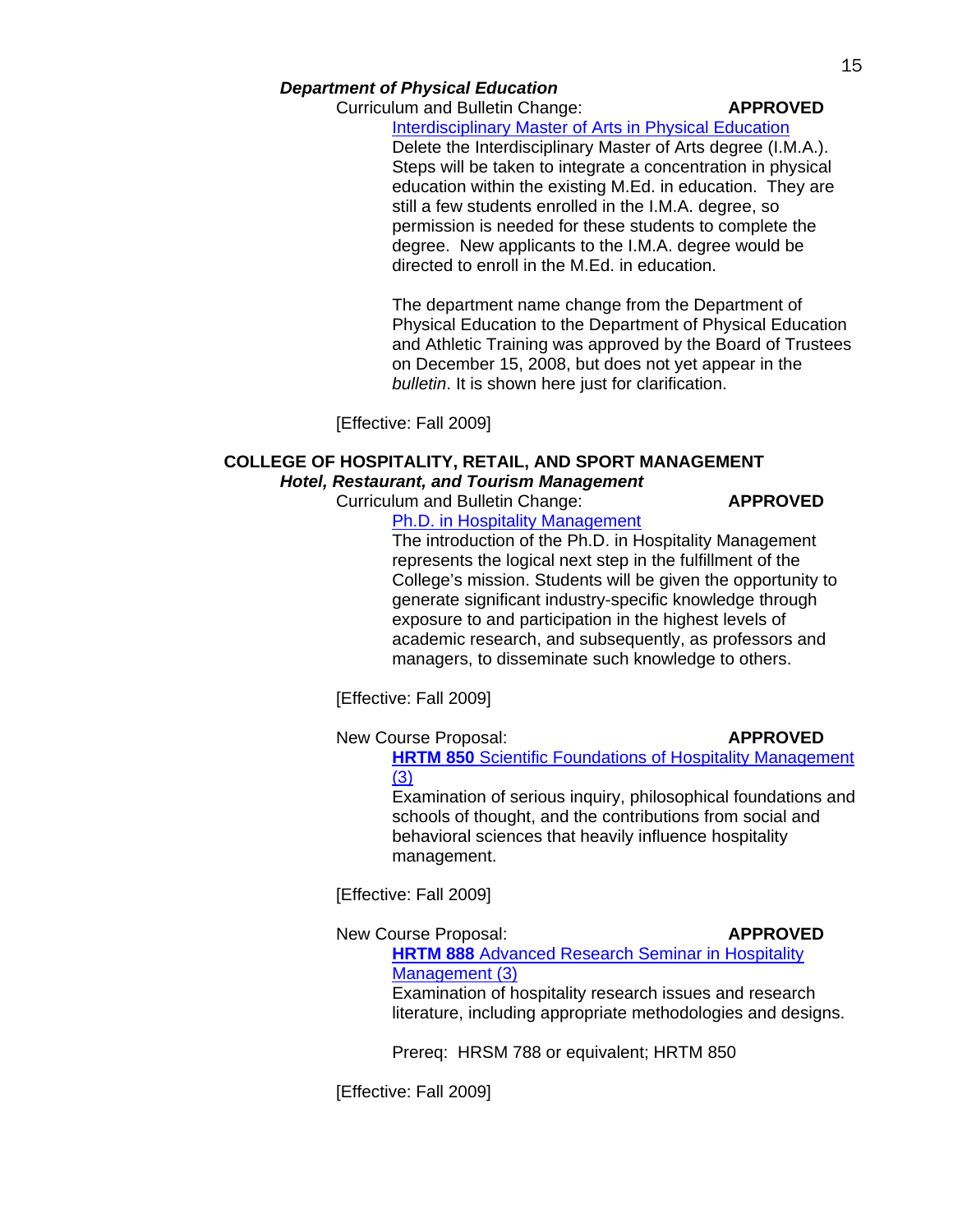New Course Proposal: **APPROVED** 

**HRTM 895** [Ph.D. Graduate Seminar in Hospitality](http://gradschool.sc.edu/gradcouncil/curricula/NCP%20HRTM%20895.pdf)  [Management \(1\)](http://gradschool.sc.edu/gradcouncil/curricula/NCP%20HRTM%20895.pdf) Seminar of current topics related to research, teaching and

grant writing in hospitality management. As part of the PhD program requirement, the course must be taken twice during the tenure of a student at USC Columbia.

Prereq: HRTM 888

[Effective: Fall 2009]

New Course Proposal: **APPROVED HRTM 899** [Dissertation \(1-13\)](http://gradschool.sc.edu/gradcouncil/curricula/NCP%20HRTM%20899.pdf)

[Effective: Fall 2009]

# *Sport and Entertainment Management*

**New Course Proposal: APPROVED** 

**SPTE 798** [Directed Study in Sport and Entertainment](http://gradschool.sc.edu/gradcouncil/curricula/NCP%20SPTE%20798.pdf)  [Management](http://gradschool.sc.edu/gradcouncil/curricula/NCP%20SPTE%20798.pdf) (3) Independent study for advanced students under faculty supervision. May be taken twice for degree credit.

Prereq: Department Permission

[Effective: Fall 2009]

# *Technology Support and Training Management*

**Curriculum and Bulletin Change: <b>APPROVED** 

[Interdisciplinary Master of Arts in Business Education](http://gradschool.sc.edu/gradcouncil/curricula/CBC%20IMA%20in%20Business%20Education.pdf) Terminate the I.M.A. in Business Education.

[Effective: Fall 2009]

# **COLLEGE OF SOCIAL WORK**

Course Change Proposal: **APPROVED**

**From: SOWK 774** [Social Welfare Issues Related to Children](http://gradschool.sc.edu/gradcouncil/curricula/CCP%20SOWK%20774.pdf)  [and Families \(3\)](http://gradschool.sc.edu/gradcouncil/curricula/CCP%20SOWK%20774.pdf)

Examination of social welfare issues organized around three areas of concern: family violence, neglect and exploitation; marriage, divorce, and variant family forms; and crises in families.

**To: SOWK 774** Contemporary Child Welfare Policies and Practice: Assessment and Family Services (3) Examines the causes and effects of child maltreatment, assessment processes, intervention methods used to protect children and support families, and critical issues facing social workers in child welfare practice.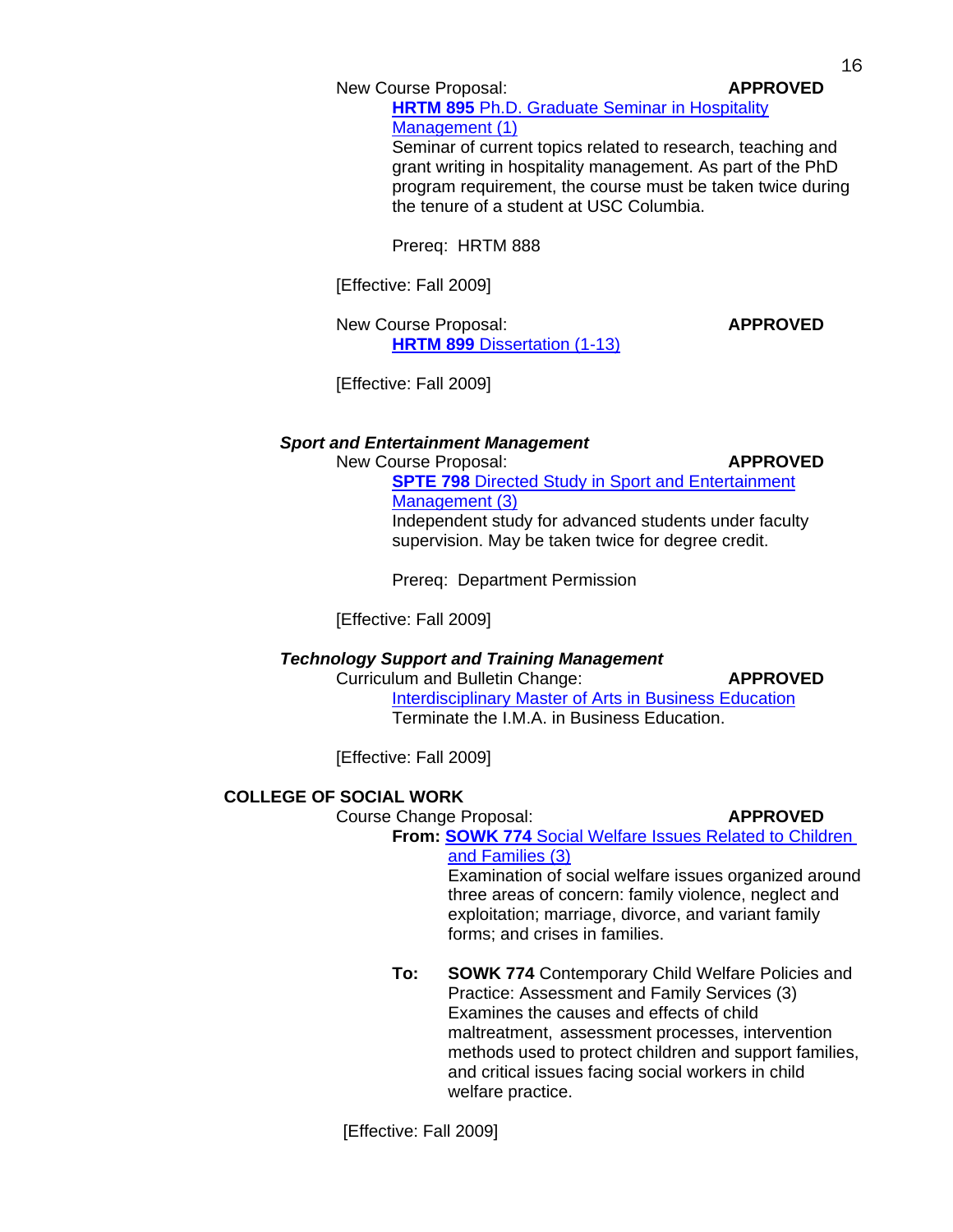## **MOORE SCHOOL OF BUSINESS**

Curriculum and Bulletin Change: **APPROVED**

[Master of International Business](http://gradschool.sc.edu/gradcouncil/curricula/CBC%20Master%20in%20International%20Business.pdf)

The Master of International Business is an interdisciplinary program which combines the development of international business expertise with an advanced understanding of international studies. It is designed to build on the international business, functional and language/culture skills developed in an undergraduate program and facilitate further effective application of these skills through a richer appreciation of the cultural, sociopolitical and institutional settings within which global companies operate.

**Note:** Due to miscommunication during personnel changes, consideration of the proposal by Graduate Council is to reaffirm the approval of the M.I.B. proposal and an addendum will be posted to the [May 28, 2008](http://gradschool.sc.edu/gradcouncil/minutes/GCMinutes080528.pdf) minutes affirming Graduate Council approval.

[Effective: Fall 2009]

# 11. **Report of Science, Math, and Related Professional Programs Committee** (Mike Wyatt)

# **COLLEGE OF ARTS AND SCIENCES**

### *Geological Sciences*

Curriculum and Bulletin Change: **APPROVED**

[Department of Geological Sciences](http://gradschool.sc.edu/gradcouncil/curricula/CBC%20Geological%20Sciences%203.pdf) The Department of Geological Sciences has proposed changing its name to Department of Earth and Ocean Sciences.

[Effective: Fall 2009]

### *Mathematics*

Course Change Proposal: **APPROVED**

### **From: MATH 701** [Algebra I \(3\)](http://gradschool.sc.edu/gradcouncil/curricula/CCP%20MATH%20701.pdf)

Algebraic structures, sub-structures, products, homomorphisms, and quotient structures of groups, rings, and modules.

Prereq: MATH 700

**To: MATH 701** Algebra I (3) Algebraic structures, sub-structures, products, homomorphisms, and quotient structures of groups, rings, and modules.

Prereq: None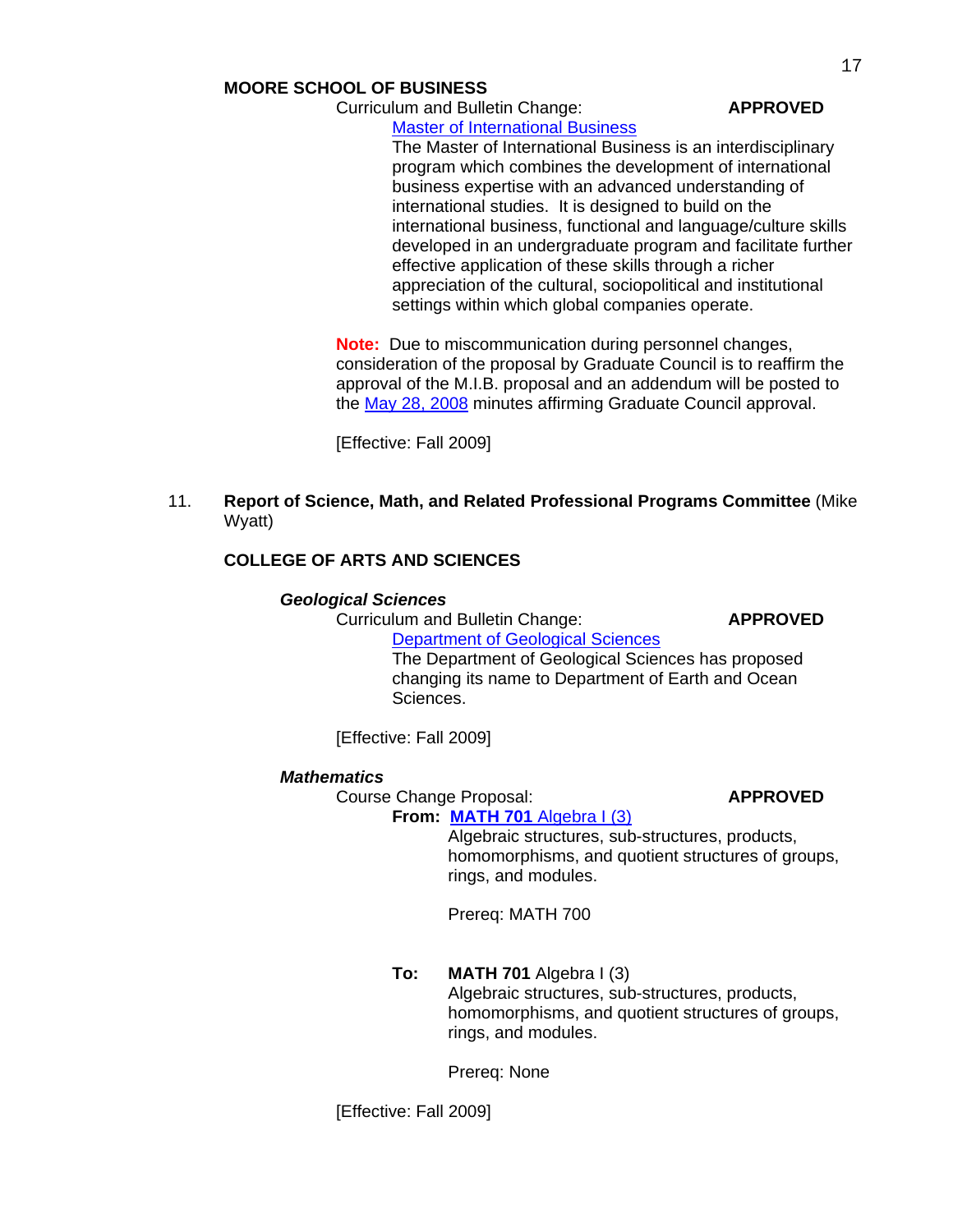Course Change Proposal: **APPROVED**

**From: MATH 740** [Algebra II \(3\)](http://gradschool.sc.edu/gradcouncil/curricula/CCP%20MATH%20740.pdf) Fields and field extensions Galois theory, topics from transcendental field extensions, algebraically closed fields, finite fields.

Prereq: MATH 701

**To: MATH 702** Algebra II (3) Fields and field extensions. Galois theory, topics from, transcendental field extensions, algebraically closed fields, finite fields.

Prereq: MATH 701

[Effective: Spring 2010]

**Note:** The Mathematics department will submit a course delete proposal Fall 2009 for MATH 740 to become effective Spring 2010.

 Curriculum and Bulletin Change: **APPROVED** [Ph.D. in Mathematics](http://gradschool.sc.edu/gradcouncil/curricula/CBC%20PhD%20in%20Mathematics.pdf) Delete foreign language and computer proficiency requirements. Drs. VanScoy and Habing questioned if the Mathematics

 department would be adhering to the Graduate School policies if they were to delete their foreign language and computer proficiency requirement. The Council voted that the Mathematics department will still

 be adhering to the guidelines outlined in the current *Graduate Bulletin*.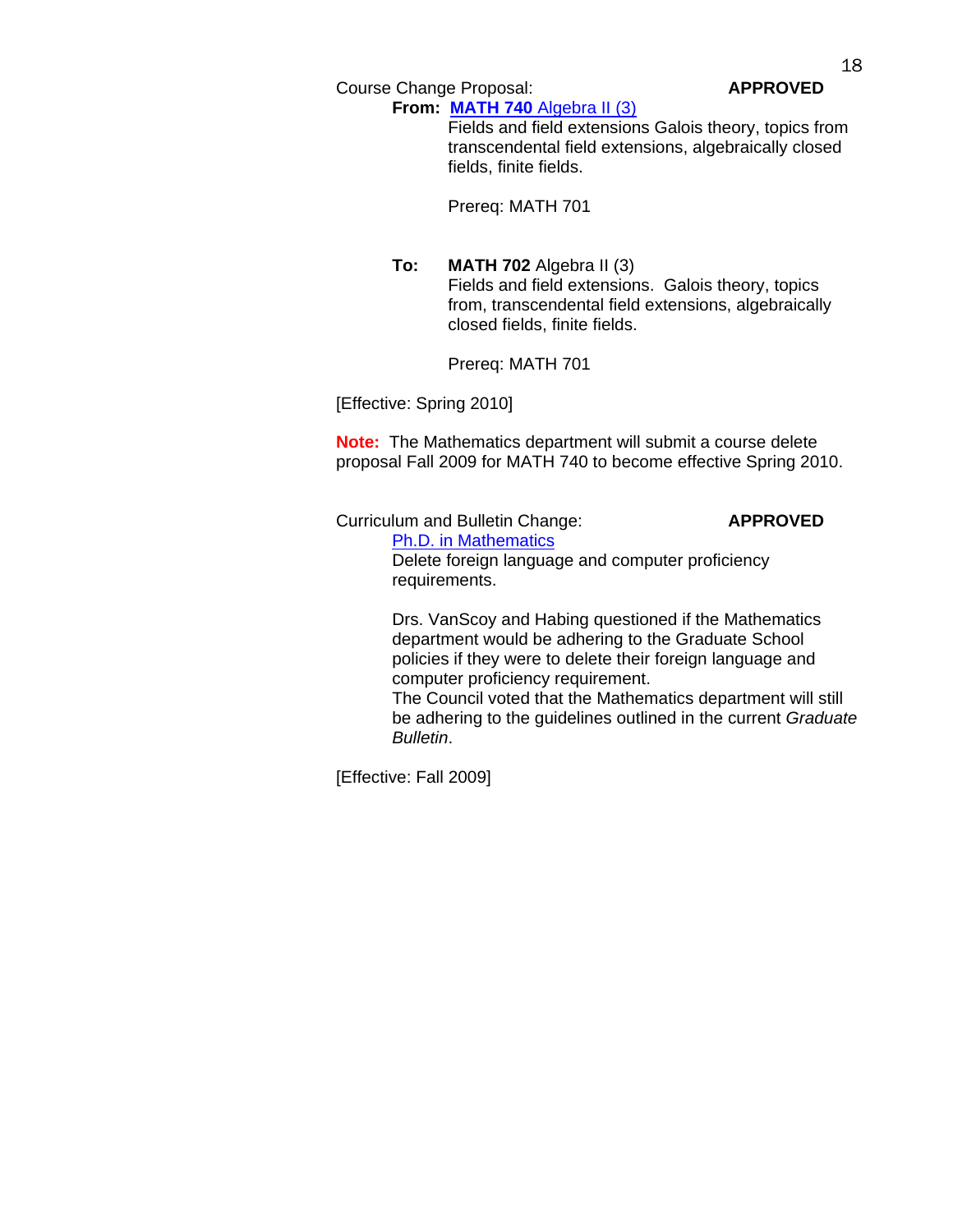*Computer Science and Engineering* 

[Removal of Registrar Restrictions:](http://gradschool.sc.edu/gradcouncil/curricula/Removal%20of%20Registrar%20Restrictions%20-%20CSCE.pdf) **APPROVED**

Remove the school restrictions from all of the graduate computer science courses (CSCE) in the College of Engineering and Computing. The removal of these restrictions will open up the courses to any student on campus.

Dr. Zimmerman contacted the departments she thought would be affected by the removal of these restrictions. They are:

Samantha Hastings School of Library and Information Science Don Edwards **Statistics** Cheryl Addy Biostatistics<br>
Matt Miller Mathematics Matt Miller **Mathematics**<br>
Irma VanScov **Education** (Equ Irma VanScoy Education (Education Technology)<br>Charlie Partlow Technology Support and Training N Technology Support and Training Management Christine LaCola Business

All responded that removing restrictions for graduate course work was acceptable.

The department was advised that the removal of these restrictions for undergraduate CSCE courses would need to be handled separately.

[Effective: Fall 2009]

# **SCHOOL OF MEDICINE**   *Microbiology and Immunology*

**New Course Proposal: APPROVED** 

**MBIM 730 [Frontiers in Biomedical Science](http://gradschool.sc.edu/gradcouncil/curricula/NCP%20MBIM%20730.pdf) (1)** 

Concepts and molecular mechanisms of programmed cell death (PCD) or apoptosis, gene therapy, stem cells, and cell signaling.

Prereq: BS or MS degree

[Effective: Fall 2009]

### 12. **Report of the Petitions and Appeals Committee** (JoAnne Herman)

No report

### 13. **Old Business**

### 14. **New Business**

The first Graduate Council meeting for the 2009-2010 Academic year will be held Monday, August 24, 2009 at 2:00 PM in Byrnes Room 311.